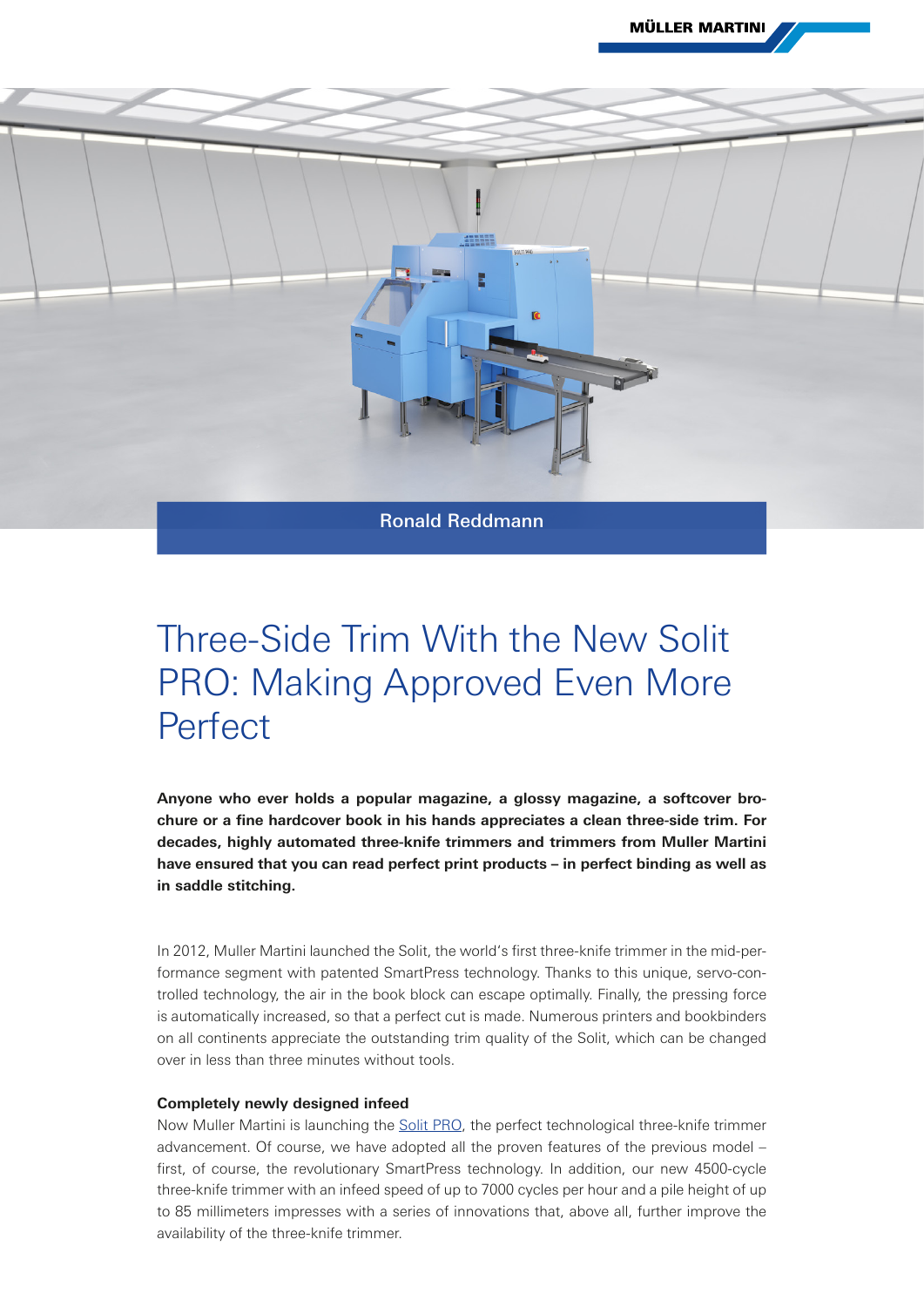For example, the [Solit PRO](https://mullermartini.com/en/products-en/softcover-produktion/trimming/solit-pro/) has a completely redesigned infeed with telescopic belt, separating roller, feeder magazine, transfer flaps to the cutting table, and servo-controlled, oscillating infeed pusher. The gate rollers provide precise infeed timing. The oscillating pusher allows easy feeding of new products. In addition, a unit has been developed which presses down the covers. This allows the gate roller to be moved to the exact thickness in real time. The thickness adjustment has been made faster so that it is possible to react even better to changes.

As part of the redesign, the latest generation of motors and control components were also used and the complete lubrication system was optimized.

#### **For softcover and hardcover**

Thanks to the new cycle-accurate and more safe product infeed, the [Solit PRO](https://mullermartini.com/en/products-en/softcover-produktion/trimming/solit-pro/) is even more process-reliable and optimally suited for use with both softcover (for example, inline with the [Alegro perfect binder\)](https://mullermartini.com/en/products-en/softcover-produktion/perfect-binding/alegro/) and hardcover (inline upstream of the [Diamant MC bookline\)](https://mullermartini.com/en/products-en/hardcover-produktion/book-line/diamant-mc/).

The robust, one-piece cast construction of the new [Solit PRO,](https://mullermartini.com/en/products-en/softcover-produktion/trimming/solit-pro/) which offers the largest format range in its performance class, ensures maximum rigidity. Other highlights include the shortest changeover times thanks to the high degree of automation, tool-free job changes and mark-free transport of the material to be cut.

At the beginning of this year, the first machines of the new three-knife trimmer type were already delivered to customers – combined with very satisfied feedback.

#### **InfiniTrim with five new flexible delivery systems**

The latest three-knife trimmer innovations from Muller Martini also include the five new, fle-xible delivery systems of the fully flexible [InfiniTrim](https://mullermartini.com/en/products-en/softcover-produktion/trimming/infinitrim/) trimming robot:

- **•** Standard delivery
- **•** Delivery with collection box for NoRead books
- **•** Delivery with roller table to the side
- **•** Delivery with collection box for NoRead books and roller table for sorting
- **•** Stacker

The aim of these innovations is to avoid interrupting the production process wherever possible. To achieve this, the various delivery systems of the InfiniTrim with ejection and sorting functions offer a wide choice depending on requirements. In combination with a stacker, there were further cost-saving potentials.

## **Primera PRO saddle stitcher with new three-knife trimmer**

However, Muller Martini is a technological leader when it comes to three-knife trimming, not only in perfect binding but also in saddle stitching. The newly designed, thickness variable three-knife trimmer is one of the outstanding features of the [14,000-cycle Primera PRO sadd](https://mullermartini.com/en/products-en/stitching-systems/saddle-stitching/primera-pro/)[le stitcher,](https://mullermartini.com/en/products-en/stitching-systems/saddle-stitching/primera-pro/) which was launched just over a year ago. It adjusts fully automatically thanks to motion control technology. In future, you can forget about manual intervention for setup!

Thanks to advanced motion control technology and servo drives, each of its format axes can be individually adjusted in the event of any corrections – without compromise and without influencing other axes.

### **Everything fully automated**

For the center cut, the head and foot trim can be individually positioned without manual intervention. Any corrections can then be stored on the central operating panel of the Primera